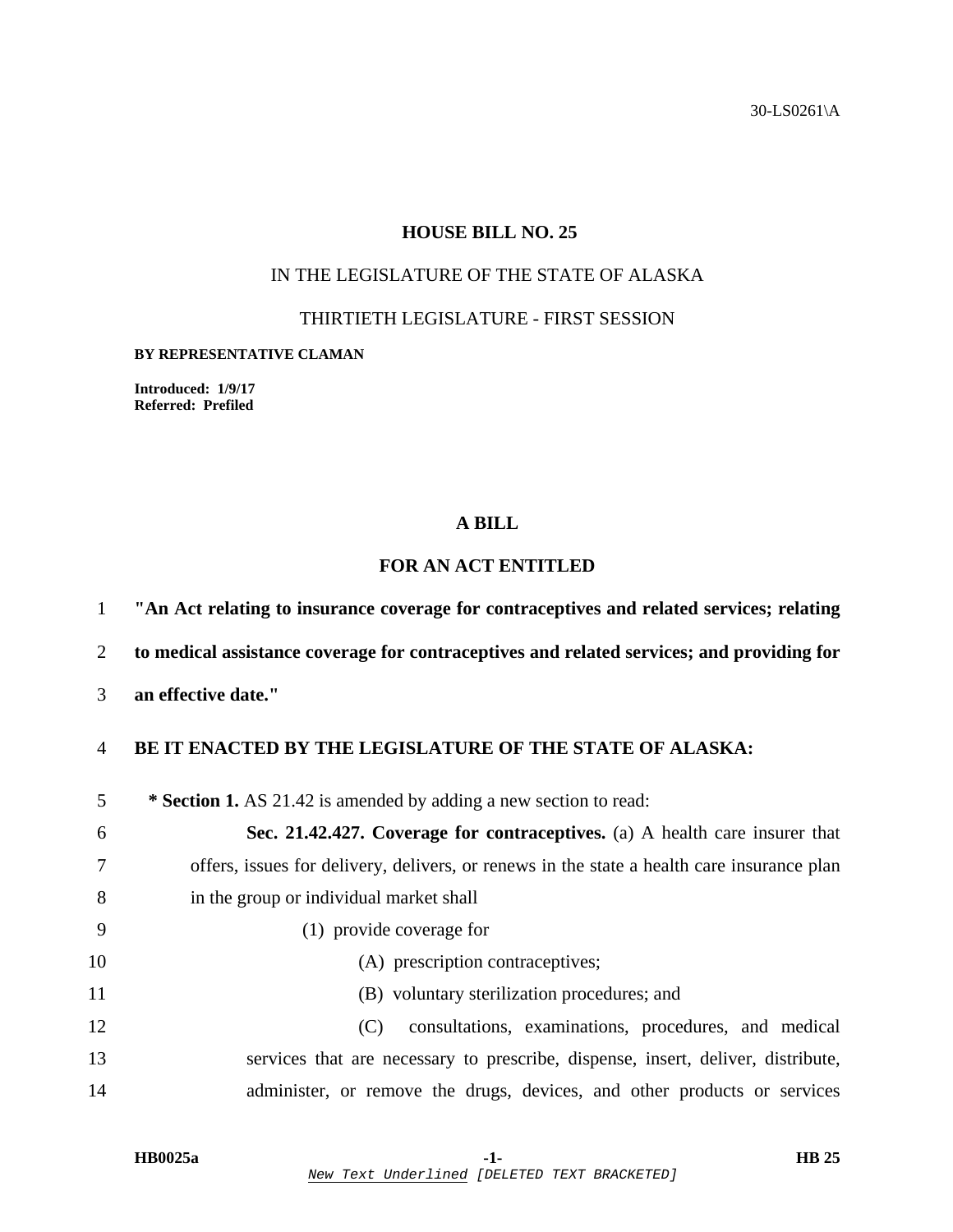1 provided under this paragraph;

2 (2) reimburse a health care provider or dispensing entity for dispensing 3 prescription contraceptives intended to last for a 12-month period for subsequent 4 dispensings of the same prescription contraceptive to the insured regardless of whether 5 the insured was enrolled in the health care insurance plan at the time of the first 6 dispensing.

7 (b) A health care insurer may not deny coverage or reimbursement under (a) 8 of this section because an insured changed contraceptive methods within a 12-month 9 period.

10 (c) A health care insurer may not offset the costs of compliance with (a) of 11 this section and may not require copayments, deductibles, or other forms of cost 12 sharing for contraceptives or services covered under (a) of this section.

13 (d) A health care insurer may not restrict or delay the coverage or 14 reimbursement required under (a) of this section, including use of medical 15 management techniques that limit an insured's choice in accessing a full range of 16 prescription contraceptives.

17 (e) A health care insurer shall provide coverage and reimbursement under (a) 18 of this section to all insureds enrolled in a health care insurance plan, including 19 enrolled spouses and dependents.

20 (f) A health care insurer that offers, issues for delivery, delivers, or renews in 21 the state a health care insurance plan in the group market to a religious employer is 22 exempt from the requirements of this section with respect to the health care insurance 23 plan of the religious employer if the religious employer opposes the coverage required 24 under this section and is an

25 (1) organization that meets the criteria set out in 26 U.S.C. 26 6033(a)(3)(A)(i) or (iii) (Internal Revenue Code of 1986), as amended; or

27 (2) eligible organization that has self-certified in the form and manner 28 specified by the United States Secretary of Labor or has provided notice to the United 29 States Secretary of Health and Human Services, under the requirements set out in 45 30 C.F.R. 147.131(b)(1) - (3).

31 (g) In this section,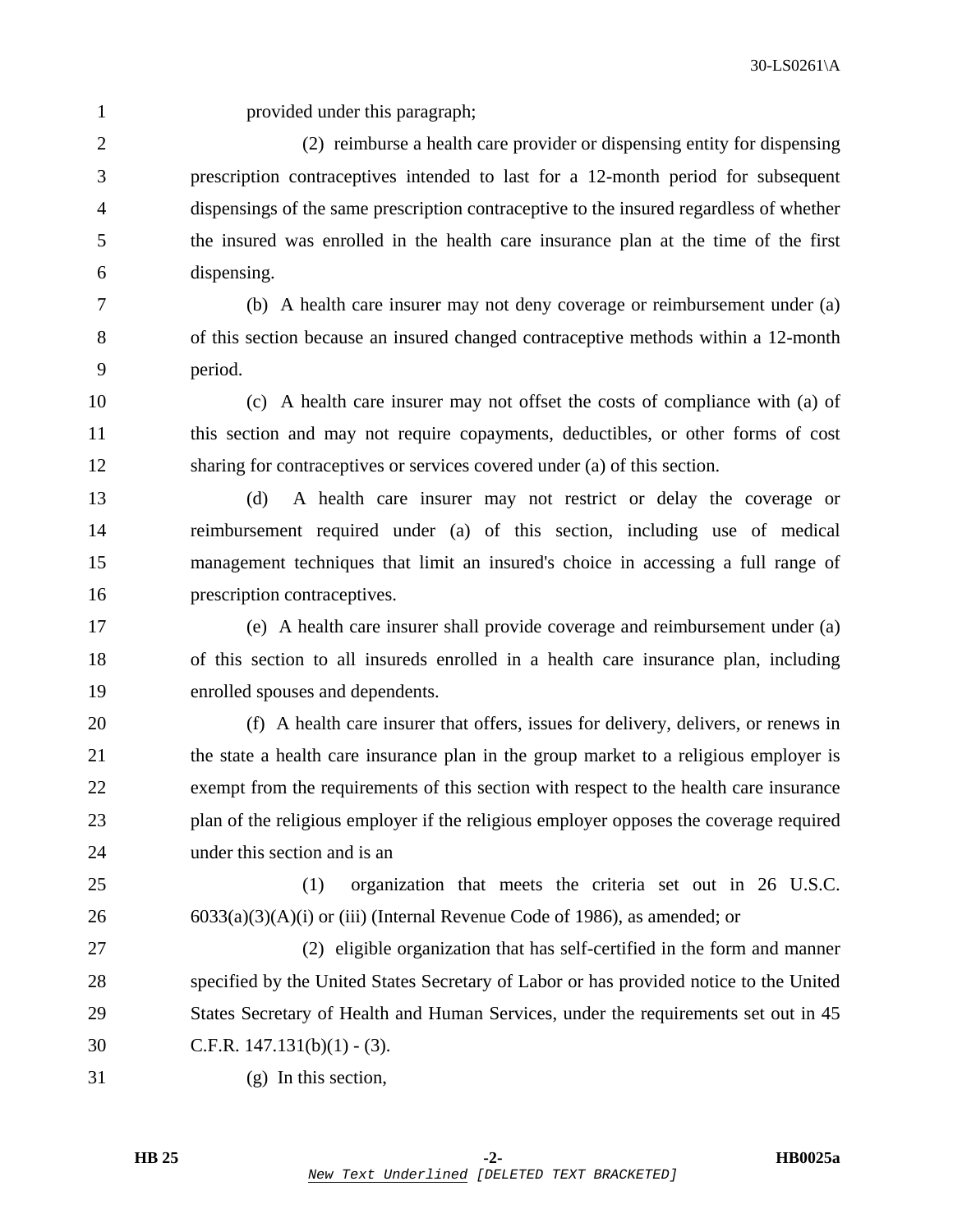| $\mathbf{1}$   | (1) "health care insurer" includes a self-insured employer that offers,                           |
|----------------|---------------------------------------------------------------------------------------------------|
| $\overline{2}$ | issues for delivery, delivers, or renews in the state a health care insurance plan for its        |
| 3              | employees;                                                                                        |
| 4              | (2) "prescription contraceptive" means a drug or device that requires a                           |
| 5              | prescription and is approved by the United States Food and Drug Administration to                 |
| 6              | prevent pregnancy.                                                                                |
| 7              | * Sec. 2. AS 47.07.065 is amended by adding new subsections to read:                              |
| 8              | (b) The department shall pay for                                                                  |
| 9              | (1) prescription contraceptives intended to last for a 12-month period                            |
| 10             | for subsequent dispensings of the same prescription contraceptive if prescribed to and            |
| 11             | requested by the recipient, regardless of whether the recipient was receiving medical             |
| 12             | assistance at the time of the first dispensing; and                                               |
| 13             | (2) consultations, examinations, procedures, and medical services that                            |
| 14             | are necessary to                                                                                  |
| 15             | prescribe, dispense, insert, distribute, or administer<br>(A)                                     |
| 16             | prescription contraceptives; or                                                                   |
| 17             | (B) remove prescription contraceptives.                                                           |
| 18             | (c) Nothing in this section requires itemized reimbursement when a service is                     |
| 19             | reimbursable as part of a bundled or composite rate.                                              |
| 20             | (d) In this section, "prescription contraceptive" means a drug or device that                     |
| 21             | requires a prescription and is approved by the United States Food and Drug                        |
| 22             | Administration to prevent pregnancy.                                                              |
| 23             | * Sec. 3. The uncodified law of the State of Alaska is amended by adding a new section to         |
| 24             | read:                                                                                             |
| 25             | MEDICAID STATE PLAN INSTRUCTIONS; NOTICE TO REVISOR OF                                            |
| 26             | STATUTES. The Department of Health and Social Services shall immediately amend and                |
| 27             | submit for federal approval a state plan for medical assistance coverage consistent with          |
| 28             | AS 47.07.065(b) - (d), added by sec. 2 of this Act. The Department of Health and Social           |
| 29             | Services shall apply to the United States Department of Health and Human Services for any         |
| 30             | waivers necessary to implement AS 47.07.065(b) - (d), added by sec. 2 of this Act. The            |
| 31             | commissioner of health and social services shall notify the revisor of statutes in writing if the |